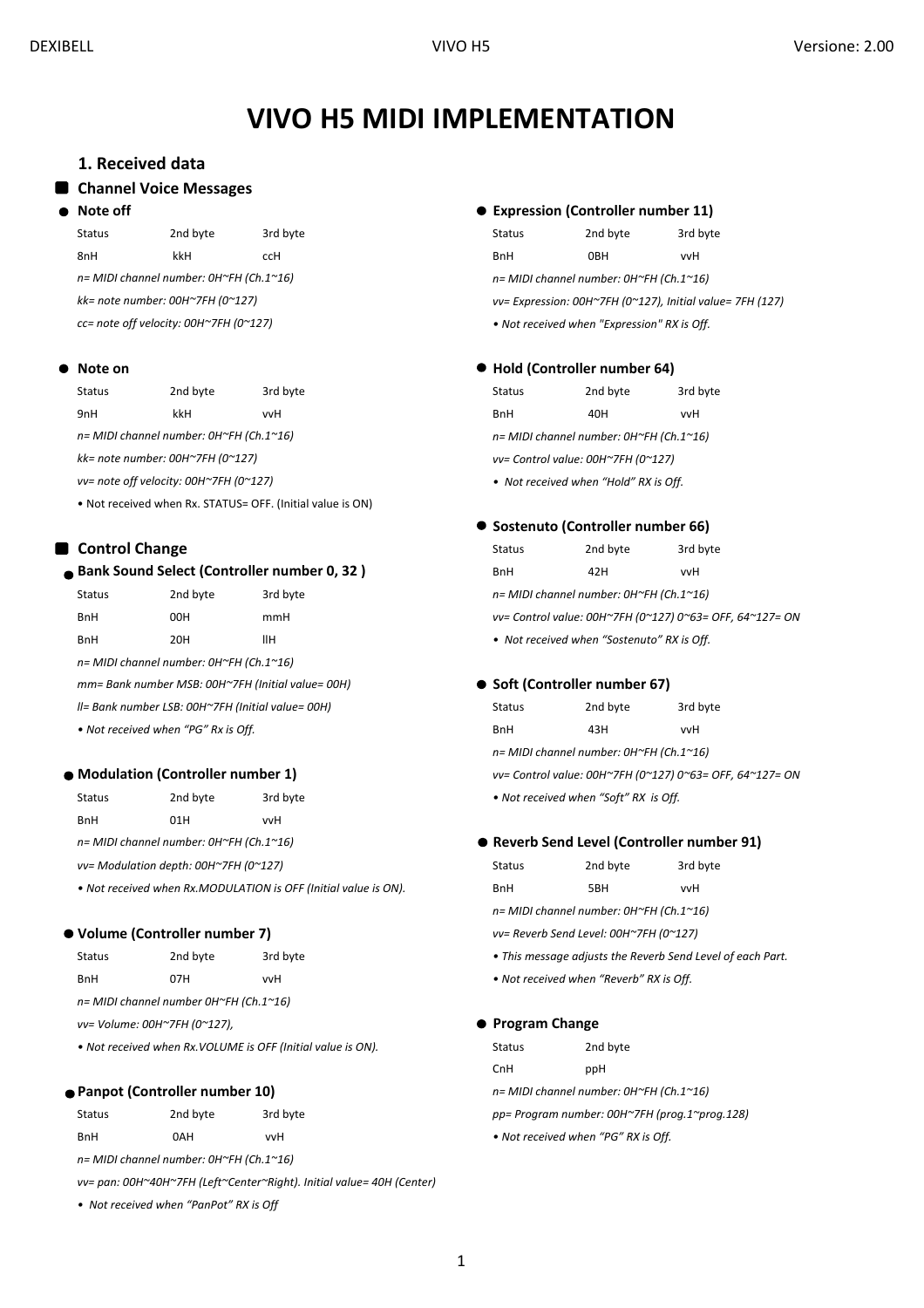# **Pitch Bend Change**

Status 2nd byte 3rd byte *Midi Message Value Memory*

*n= MIDI channel number: 0H~FH (Ch.1~16) Default MIDI channel is 15*

*mm, ll= Pitch Bend value: 00 00H~40 00H~7F 7FH (–8192~0~+8191) Example: • Not received when "PB " RX is Off. • to receive Memory 1 send PG=0* 

# **Channel Mode Messages**

### **All Sounds Off (Controller number 120)**

| Status | 2nd byte | 3rd byte |
|--------|----------|----------|
| BnH    | 78H      | 00H      |

*n= MIDI channel number: 0H~FH (Ch.1~16)*

*When the message is received, all notes currently sounding on the corresponding channel will be turned Off.*

#### **Reset All Controllers (Controller number 121)**

| Status                          | 2nd byte                                | 3rd byte                                                                  |
|---------------------------------|-----------------------------------------|---------------------------------------------------------------------------|
| <b>BnH</b>                      | 79H                                     | 00H                                                                       |
|                                 | n= MIDI channel number: 0H~FH (Ch.1~16) |                                                                           |
|                                 |                                         | • When this message is received, the following controllers will be set to |
| their reset values.             |                                         |                                                                           |
| Controller Reset value          |                                         |                                                                           |
| Pitch Bend Change +/-0 (center) |                                         |                                                                           |
| Modulation 0 (off)              |                                         |                                                                           |
| Expression 127 (max)            |                                         |                                                                           |
| Hold 1 0 (off)                  |                                         |                                                                           |
| Sostenuto 0 (off)               |                                         |                                                                           |
| Soft 0 (off)                    |                                         |                                                                           |
|                                 |                                         |                                                                           |

# **All Notes Off (Controller number 123)**

Status 2nd byte 3rd byte BnH 7BH 00H

*n= MIDI channel number: 0H~FH (Ch.1~16) When All Notes Off is received, all notes on the corresponding channel will be turned off. However, if Hold 1 or Sostenuto is ON, the sound will be continued until these are turned off.*

#### **Memory RX**

EnH llH mmH PG 0~19 MEMORY: 1~20

- 
- *to receive Memory 20 send PG=19*
- *Not received when "Memory RX Status" is Off.*